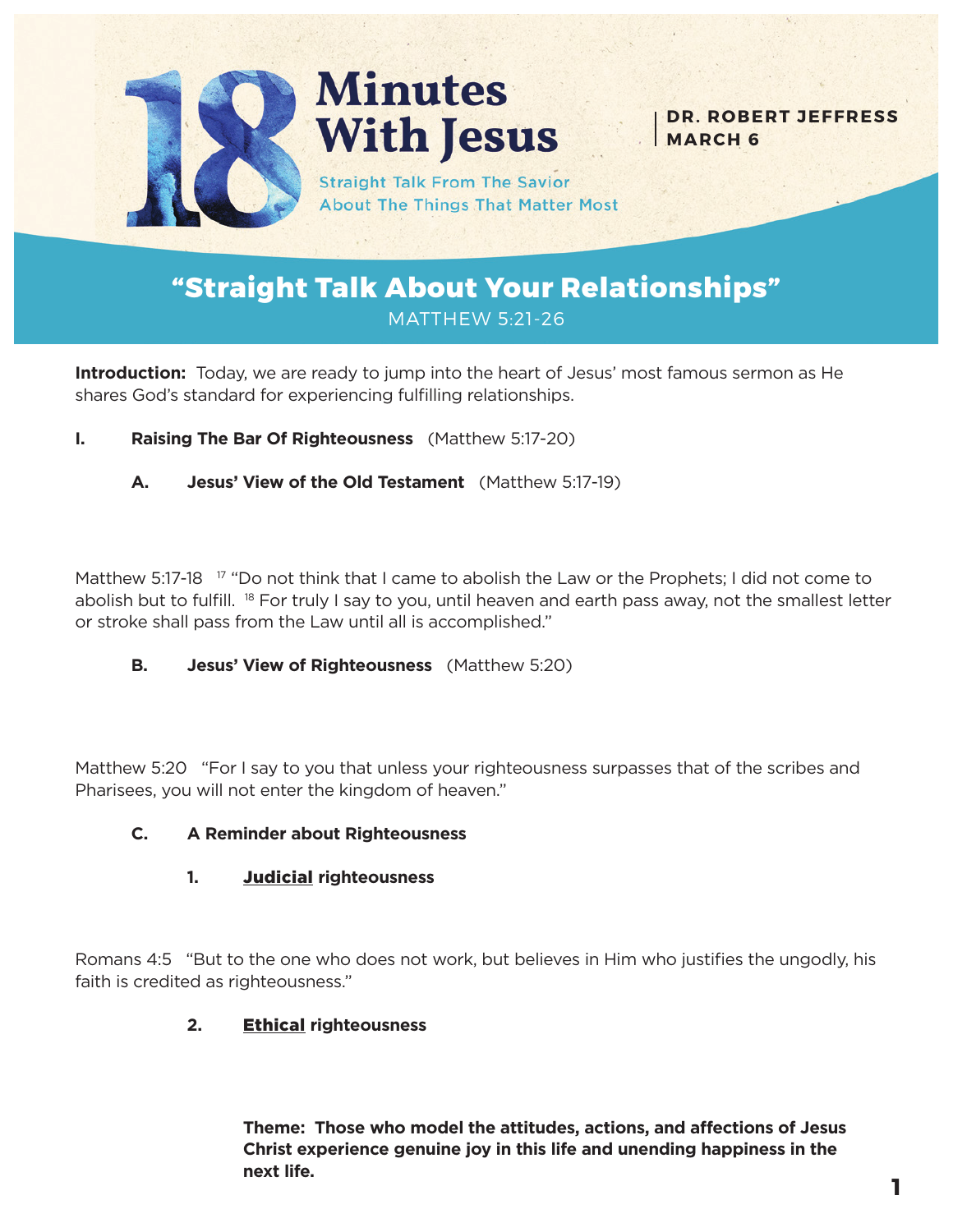

## **"Straight Talk About Your Relationships"** MATTHEW 5:21-26

Matthew 5:21 "You have heard that the ancients were told, 'YOU SHALL NOT COMMIT MURDER' and 'Whoever commits murder shall be liable to the court'."

Romans 13:1-4 <sup>1</sup> "Every person is to be in subjection to the governing authorities. For there is no authority except from God, and those which exist are established by God. <sup>2</sup> Therefore whoever resists authority has opposed the ordinance of God; and they who have opposed will receive condemnation upon themselves.  $3$  for rulers are not a cause of fear for good behavior, but for evil. Do you want to have no fear of authority? Do what is good and you will have praise from the same; 4 for it is a minister of God to you for good. But if you do what is evil, be afraid; for it does not bear the sword for nothing; for it is a minister of God, an avenger who brings wrath on the one who practices evil."

Exodus 22:2-3  $\degree$  "If the thief is caught while breaking in and is struck so that he dies, there will be no bloodguiltiness on his account.  $3$  But if the sun has risen on him, there will be bloodguiltiness on his account. He shall surely make restitution; if he owns nothing, then he shall be sold for his theft."

Luke 22:36 "And He said to them, 'But now, whoever has a money belt is to take it along, likewise also a bag, and whoever has no sword is to sell his coat and buy one."

## **III. Jesus' Standard For Relationships** (Matthew 5:22)

Matthew 5:22 "But I say to you that everyone who is angry with his brother shall be guilty before the court; and whoever says to his brother, 'You good-for-nothing,' shall be guilty before the supreme court; and whoever says, 'You fool,' shall be guilty enough to go into the fiery hell."

## **A. Murder by** Infuriation (Ephesians 4:26-27)

Ephesians 4:26-27<sup>26</sup> "BE ANGRY, AND yet DO NOT SIN; do not let the sun go down on your anger, <sup>27</sup> and do not give the devil an opportunity."

**II. The Old Testament Standard For Relationships: Don't** Murder (Matthew 5:21)